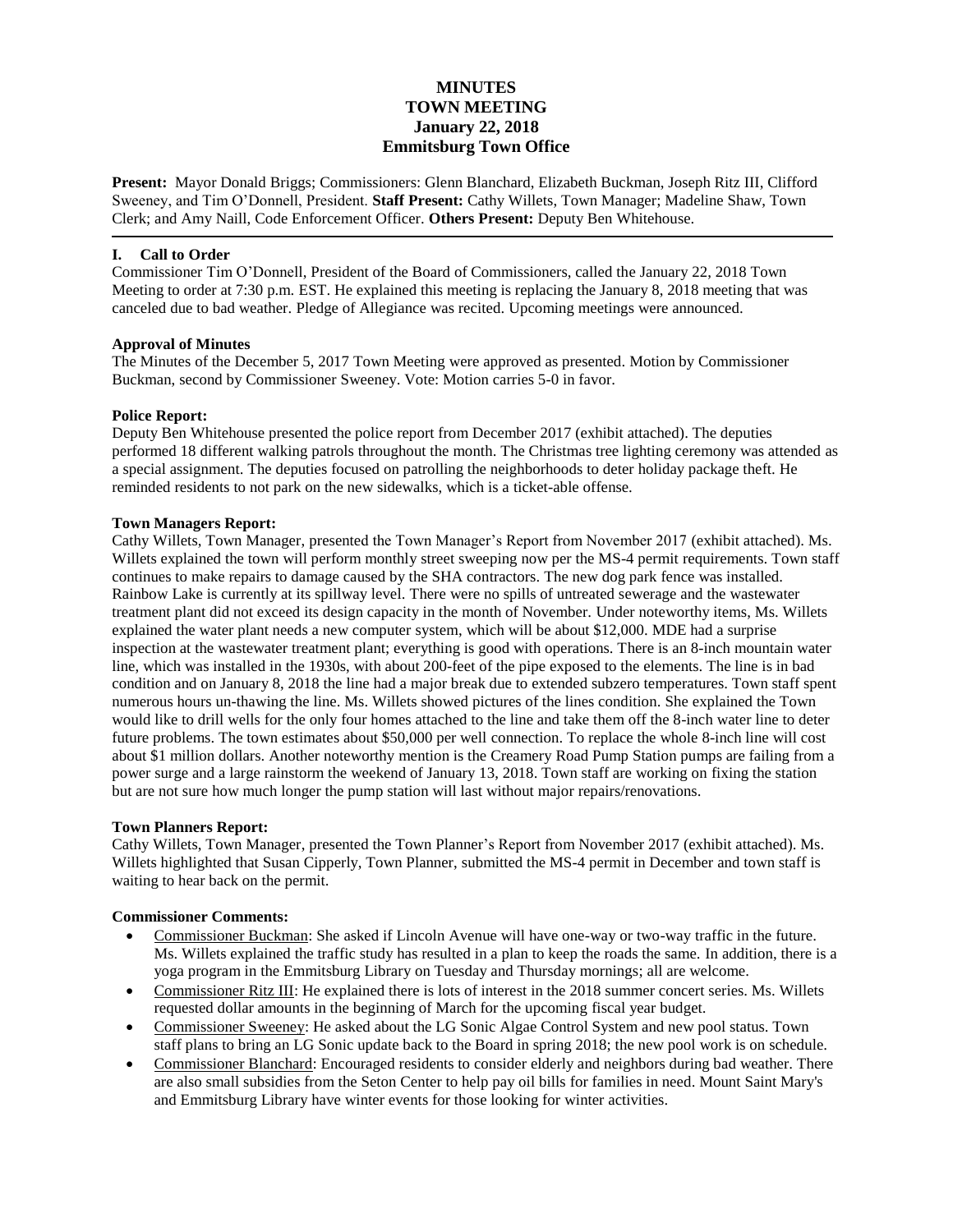Commissioner O'Donnell: He is pushing for pedestrian connectivity between Thurmont, Emmitsburg, and Gettysburg (and other nearby areas) with the H&F Trolley Trail Committee. He also attended two Community Heritage Day planning events. He encouraged residents to look into Livable Frederick programs.

### **Mayor's Comments:**

Mayor Briggs attended numerous meetings in December 2017 (full list in agenda packet). He attended the Emmitsburg Tree Lighting Ceremony. He met with the Secretary of Commerce for the State of Maryland, Dr. Timothy Trainor at Mount St. Mary's and Sister Martha. He presented a thank you certificate to E&E Trees Inc, which donated the town's Christmas tree again. He met with John Fieseler, Executive Director of Tourism for Frederick County, on adding some interpretative signage to the Town. He also attended the County Executive and Burgess meeting where the expansion of 270 was discussed with other future roadwork in Frederick County.

### **Public Comments:**

None.

### **Administrative Business:**

 $\triangleright$  Catoctin-Ettes, Inc. Community Heritage Day 6K Race for Consideration: Ms. Willets explained the Catoctin-Ettes spoke at the November 6, 2017 town meeting and expressed their desire to have a 6K fundraiser race in town. At the November meeting, Commissioner Sweeney had suggested hosting the race the morning of Community Heritage Day. After conferring with their organization, the Catoctin-Ettes would like to officially request approval to have a 6K race on June 30, 2018 (Community Heritage Day). Commissioner O'Donnell requested town staff help the organization with planning (as needed). *Motion*: To allow the run to occur on June 30<sup>th</sup>, Community Heritage Day, 2018.

Motion by Commissioner Blanchard, second by Commissioner Ritz III. Vote: Motion caries 5-0 in favor.

### **Consent Agenda:**

Reappointment of Conrad weaver to the Citizen's Advisory Committee, 2-year term, 11/04/2017 to 11/04/2019. *Motion*: To accept Conrad Weaver's reappointment to the Citizen's Advisory Committee. Motion by Commissioner Buckman, second by Commissioner Ritz III. Vote: Motion caries 5-0 in favor.

### **Treasurer's Report:**

Commissioner Blanchard presented the Treasurer's Report for December 2017 (exhibit in agenda packet). The operating balance forward is \$5,174,258. The top ten check amounts are listed. Commissioner O'Donnell requested a motion to accept the report. Motion to accept report made by Commissioner Buckman. Motion withdrawn due to lack of necessity.

### **Planning Commission Report:**

No report. The next Planning Commission meeting is January 29, 2018.

## **II. Agenda Items**

Agenda #1- Audit Presentation by Michele Mills: Audit presentation was postponed to the February 5, 2018 town meeting due to the rescheduling of the January 8, 2018 town meeting (to January 22, 2018) due to bad weather.

Agenda #2- Budget Transfer from General Fund to Capital Projects Fund for consideration: Cathy Willets presented the transfer request. Ms. Willets explained fiscal year 2017 closed with excess funds, which need to be transferred into the capital project funds categories per audit requirements. After numerous discussions with town staff, these were the projects town staff felt needed the most attention. The total transfer amount is \$133,571.00, which includes...

- \$66,300 towards the Community Park Pool and its grounds. The Board gave unanimous consent.
- **517,245 for the dog park. The Board requested modifications to the dog park transfer to include no leash** stations (for now) and four benches instead of seven. The Board requested continued fundraising efforts.
- \$15,000 for the general streets fund. The Board gave unanimous consent.
- \$14,000 for curbs/gutters/sidewalks/roads. The Board gave unanimous consent for the funds transfer, but requested the St. Joseph's Lane pedestrian walkway become a future agenda item.
- \$10,000 for the general planning fund. The Board gave unanimous consent.
- \$6,526 for building maintenance at 140 South Seton Avenue. The Board gave unanimous consent.
- \$4,500 for building maintenance at 22 East Main Street. The Board gave unanimous consent.